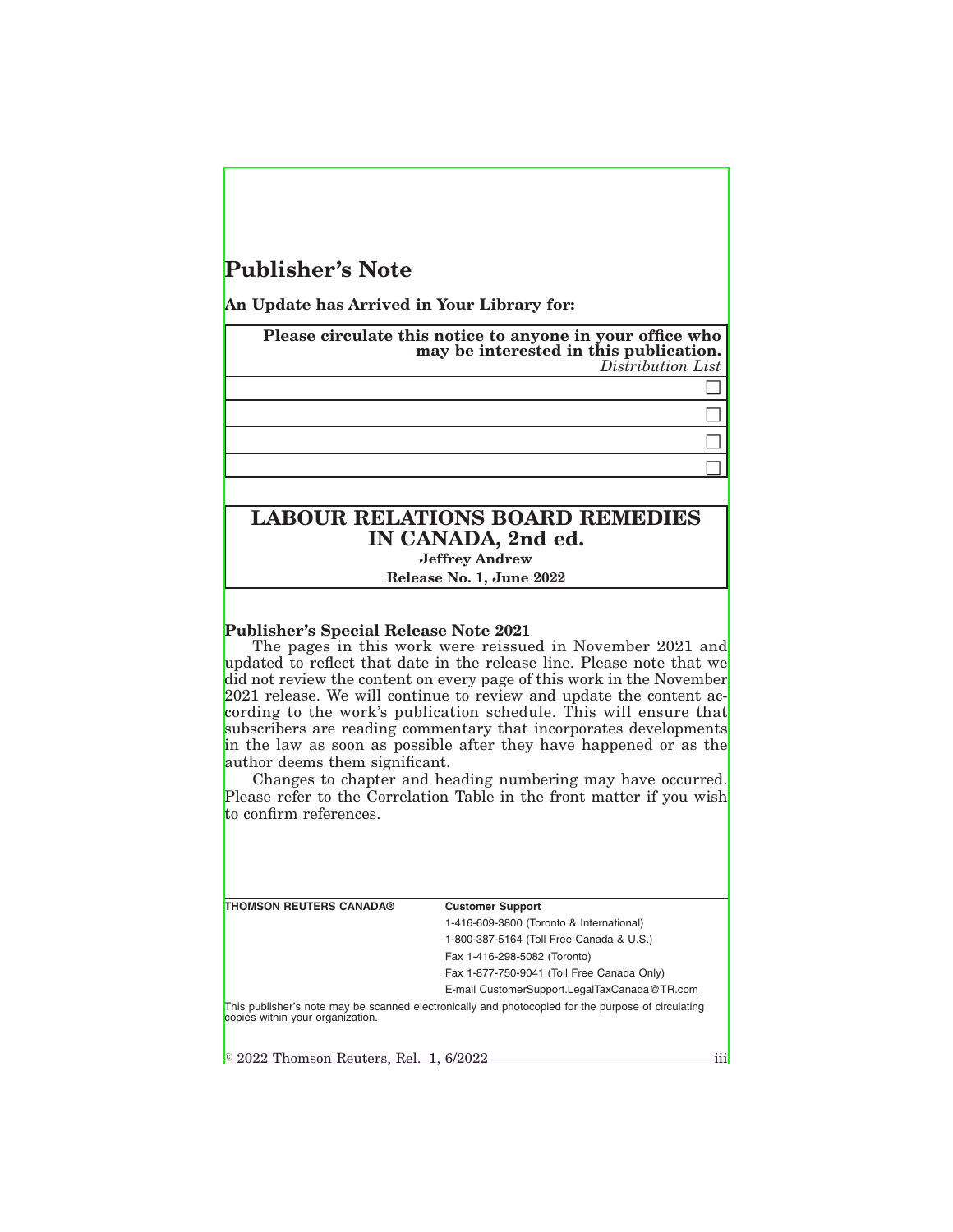### **What's New in this Update:**

In this release, Appendix WP (Words and Phrases) has been updated to January 2022 and reorganized with additional headings. This release also includes updates to ten memoranda in Appendix IF (Issues in Focus).

### **Highlights**

- E **APPENDIX IF– ISSUES IN FOCUS** The memorandum titled *"In what circumstances will directors be held liable for the corporation's contravention(s) of applicable employment laws?"* has been updated to October 1, 2021 in this release. This memo considers the circumstances which will expose directors to personal liability for the corporation's contravention of legislation in order to protect employees from exploitation.
- E **APPENDIX IF– ISSUES IN FOCUS** The memorandum titled *"In cases involving the duty of fair representation by a union, when should an employee obtain independent legal counsel?"* has been updated to January 1, 2021 in this release. This memo considers the duty of fair representation that a union owes to employees and the circumstances in which this duty may be breached. It also addresses how such a breach may result in an employee having recourse including, but not limited to, the ability to retain independent legal counsel funded by the union.
- E **APPENDIX IF– ISSUES IN FOCUS** The memorandum titled *"In what circumstances will the Ontario Labour Relations Board (OLRB) assume jurisdiction over a grievance that involves a professional sports collective bargaining agreement when the league operates in both Canada and the United States?"* has been updated to August 1, 2020 in this release. This memo addresses the substantial connection to Ontario that an athlete must establish in order for the OLRB to assume jurisdiction over a complaint.
- E **WORDS AND PHRASES** With this release, the Words and Phrases entries in the text have been updated to 2021, and several significant new Words and Phrases entries from multiple jurisdictions have been added to the text. Examples of newly added entries include **ambiguity, causation, credibility, foresee, layoff and reasonable(ness)** from decisions in the Ontario, British Columbia, Alberta, Nova Scotia, Saskatchewan and federal jurisdictions.

**ProView Developments**

iv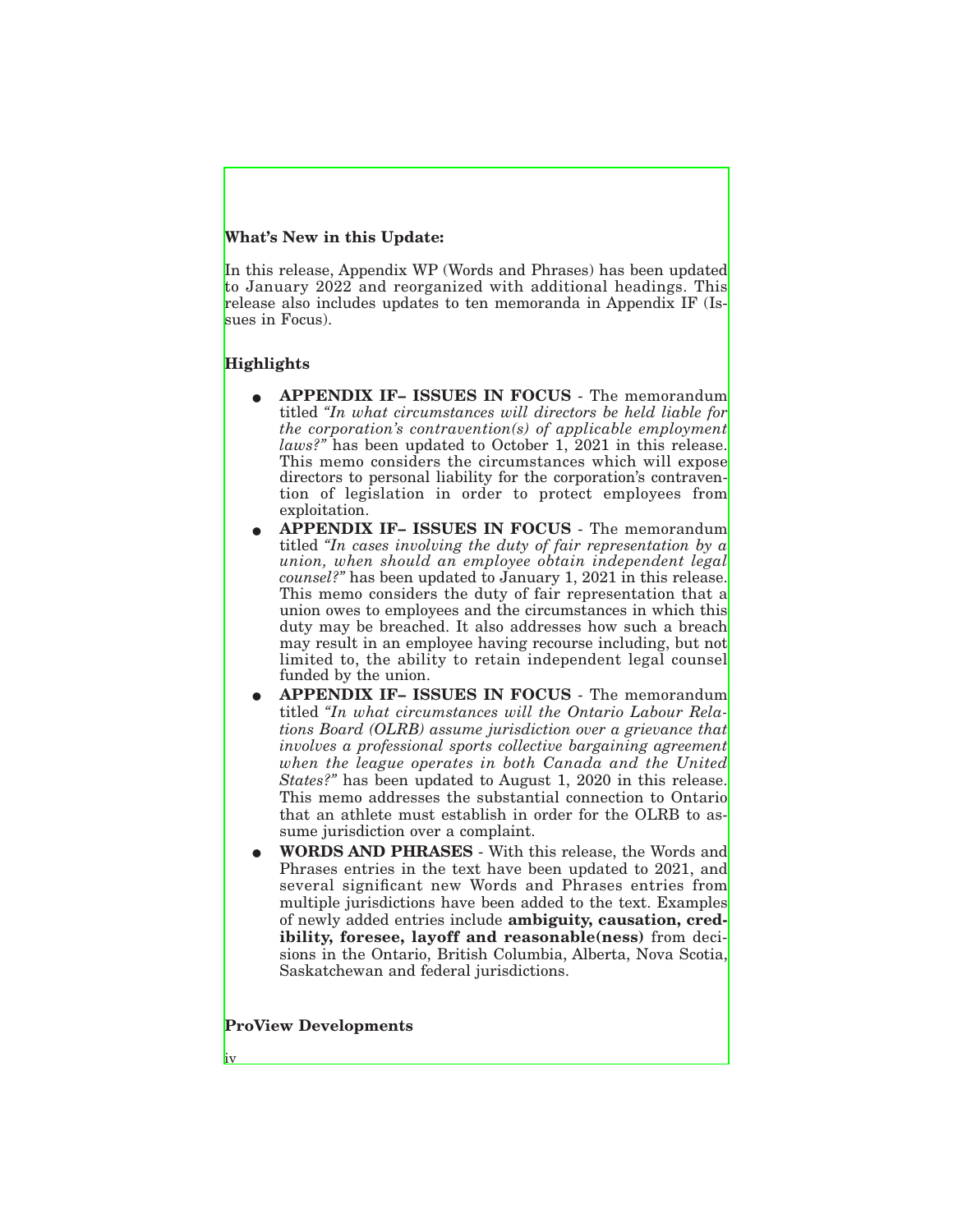Your ProView edition of this product now has a new, modified layout:

- The opening page is now the title page of the book as you would see in the print work
- $\bullet$  As with the print product, the front matter is in a different order than previously displayed
- E The Table of Cases and Index are now in PDF with no searching and linking
- The Table of Contents now has internal links to every chapter and section of the book within ProView
- Footnote text only appears in ProView-generated PDFs of entire sections and pages

 $\circ$  2022 Thomson Reuters, Rel. 1, 6/2022